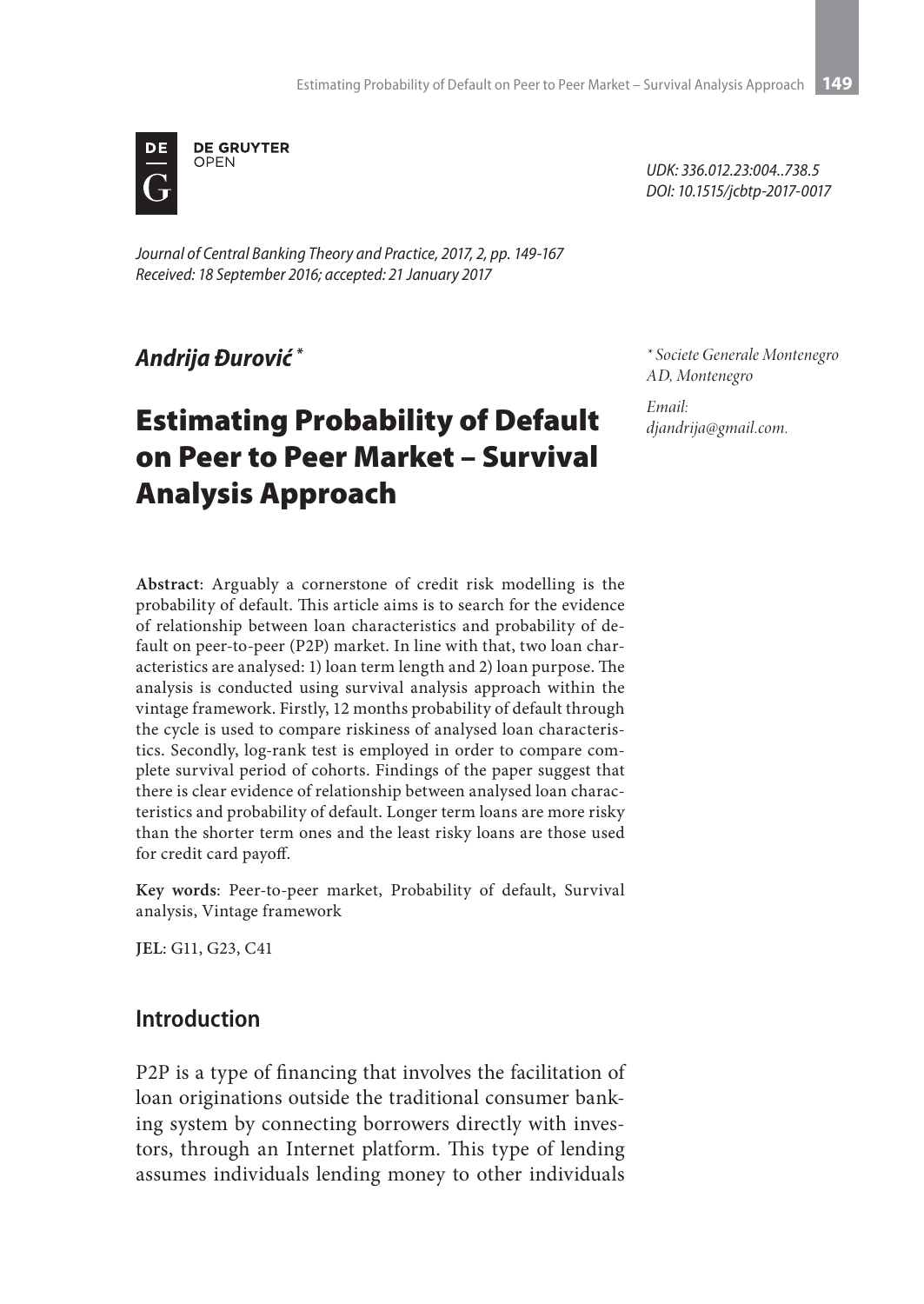without a banking intermediary. With P2P lending, applicants submit an application to the lending service. The lending service then decides if they will offer a loan and under what terms and conditions, which include interest rate, loan length and payment schedule. On other side, individual investors can manually pick which loan to invest in and how much money they will invest or they can use automated procedure based on investor defined criteria to build up a portfolio. Once the full amount for a loan is raised, the loan is fully funded and the borrower will receive their money less an origination (service) fee.

The history of P2P in finance can be traced back to the launch of two companies, the UK-based Zopa in 2005 and the US-based Prosper in 2006. Since then, P2P lending has developed rapidly, especially in the USA and the UK. Still, P2P lending represents a small fraction, less than 1%, of the stock of bank lending. In the UK – but not elsewhere – it is an important source of loans for smaller companies. Milne and Parboteeah (2016) argue that P2P lending is fundamentally complementary to, and not competitive with, conventional banking. Therefore, they expect banks to adapt to the emergence of P2P lending, either by cooperating closely with third-party P2P lending platforms or offering their own proprietary platforms.

Overall, many studies conclude that P2P lending is more risky than traditional banking. However, it is important to recognize that a constant conclusion would be misleading. P2P platforms have evolved and changed their appearance markedly over time, which implies that although final conclusion of increased riskiness through P2P markets remains valid over time, it is based on different arguments at different points in time (Käfer, 2016).

Loans channelled via P2P platforms involve higher interest rates than loans channelled via the traditional banking sector. When adjusted for risk, the interest rates are comparable. Moreover, analysis of the different segments of the bank credit market and P2P lending shows that, after having controlled for interest rate and risk differences, the bank lending volumes are negatively correlated with the P2P lending volumes. De Roure's et al. (2016) finding suggests that high-risk borrowers substitute bank loans for P2P loans since banks are unwilling or unable to supply this slice of the market.

Comparative study of online P2P lending practices in the USA and China was conducted by Chen and Han (2012). They found that two categories of credit information, "hard" and "soft" information, may have profound influences on lending outcomes in both countries, but lenders in China rely more on "soft" information. "Hard credit information" refers to the credit information that can be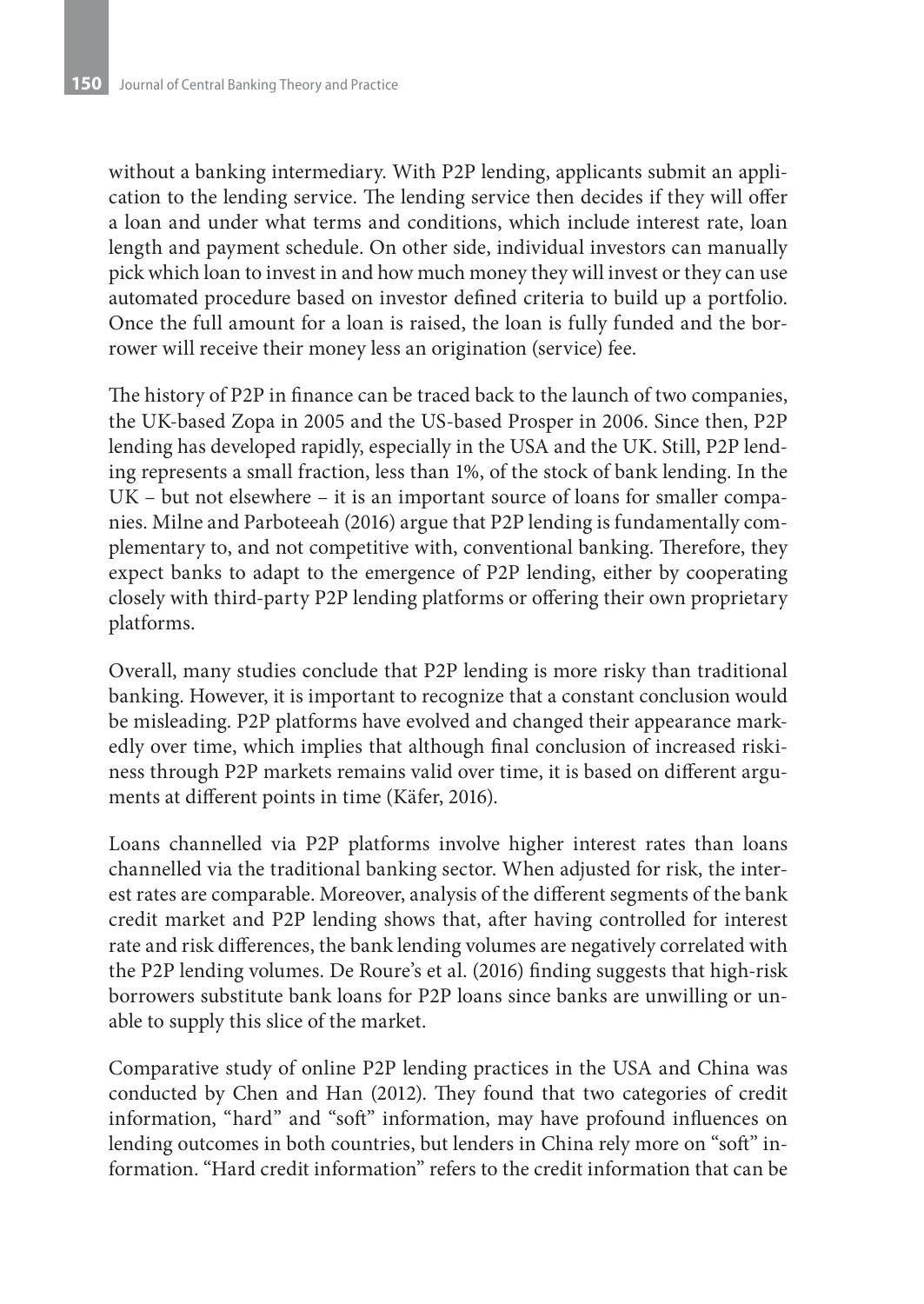accurately quantified, easily stored and efficiently transmitted. In the P2P lending context, hard credit information includes a credit profile of a borrower, such as a borrower's debt-to-income ratio, credit ratings, the number of credit inquiries made in the past, and the number of credit cards held by the borrower. In contrary to "hard credit information", such as credit scores or the financial condition of the borrower, "soft credit information" refers to information about borrowers that is fuzzy and hard to quantify. In P2P lending, soft credit information may be obtained from social networks of borrowers.

The same phenomena is studied by Duarte et al. (2012) who find that borrowers who appear more trustworthy have higher probabilities of obtaining a loan and pay lower interest rates than borrowers who appear less trustworthy. They also find that borrowers who appear more trustworthy indeed have better credit scores and lower default rates than those less trustworthy.

These results show that soft information sources possess at least as much significance about the borrower on the P2P lending markets as financial data. Those findings play an important role in lending outcome, but also mirror to investor's credit risk.

Using a sample of 11,752 loans from the Prosper P2P lending marketplace, Golubnicijs (2012) employs a 5-stage methodology in order to analyse and compare the attractiveness of the P2P lending market with traditional investment alternatives in terms of risk remuneration. Results present the evidence of high potential of P2P lending market as an investment alternative to the stock market, assuming maximum diversification opportunities and lender's efficiency in interest rate setting. Also, he arrives to the conclusion that, at its current level of development, the P2P loan market offers attractive investment risk remuneration particularly for lenders with longer investment horizon or with lower financial literacy.

Atz and Bholat (2016) provided the first map of the UK P2P lending market in 2013, showing asymmetry between area of borrowing and lending on P2P market. Secondly, they put stress on subjective factors, notably the motives animating lenders, borrowers and P2P operators creating this new market. For investors, main motivation is pecuniary, but also control over where the invested money will go as well as supporting alternative to the big banks. On the other side, interest rate is the major motivation for the borrowers participating in the market. Finally, they flesh out the implications of P2P lending for the conventional banking sector. Here they mark unsecured personal loans (reduced rates) and necessary shift of distributional channel as product and business strategies are most likely to be impacted.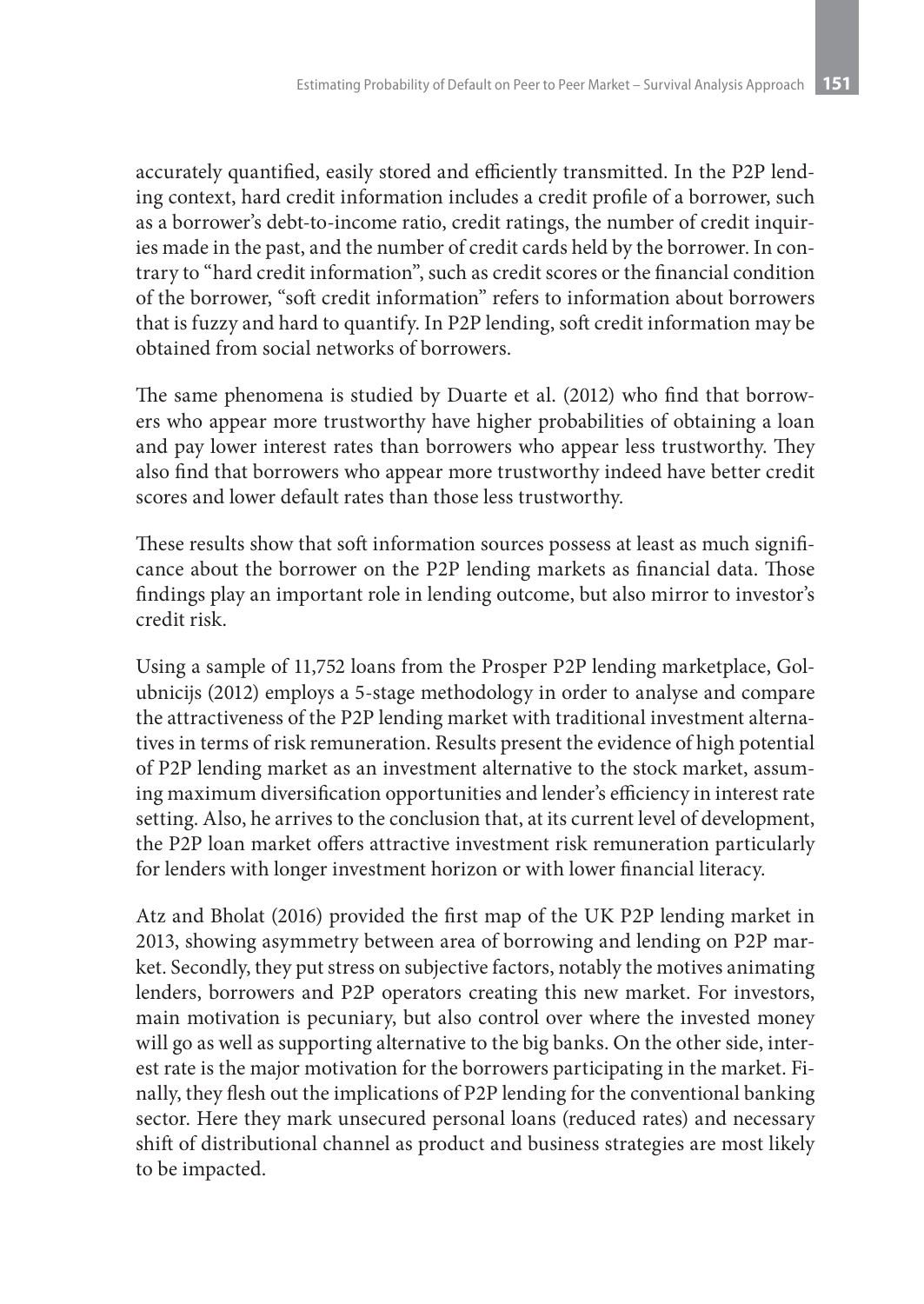P2P investors suffer a severe problem of information asymmetry because they are at a disadvantage facing the borrower. For this reason, P2P lending sites provide potential lenders with information about borrowers and their loan purpose. P2P lending is a risky activity for individual investors because the loans are granted by them instead of P2P companies, which transfer the credit risk. Credit risk is the dominant source of risk for traditional banks but also for investors in P2P market. It is commonly defined as the loss resulting from failure of obligors to honour their payments. Arguably a cornerstone of credit risk modelling is the probability of default. Therefore, understanding and modelling probability of default play a key role in financial markets.

Estimating default probabilities could be challenging mainly due to limitations on data availability. Fortunately, in last decades number of models for modelling probability of default have been developed which allow us to overcome these limitations.

In this study we focus on modelling the probability of default using survival analysis techniques. In order to write the probability of default in terms of the conditional distribution function of the time to default, non-parametric approach is used. The main objective of this research is to use the survival model to generate probabilities of default at various points in time and to compare probability of default for different loan characteristics.

The idea of using survival analysis techniques for constructing credit risk models is not new. It started with the paper by Narain (1992) and it was later developed by Carling et al. (1998), Roszbach (2003), Glennon and Nigro (2005), Allen and Rose (2006), Baba and Goko (2006), Malik and Thomas (2006). A common feature of all these papers is that they use parametric or semi-parametric regression techniques for modelling the time to default (duration models), including exponential models, Weibull models and Cox's proportional hazards models, which are very common in this literature. The model established for the time to default is then used for modelling probability of default or constructing the scoring discriminant function.

Serrano-Cinca et al. (2015) study P2P lending and factors explaining loan default using the survival analysis and the logistic regression model. Their study results show that there is a clear relationship between the grade assigned by Lending Club and the probability of default. The interest rate assigned depends on the grade assigned and the higher the interest rate, the higher the default probability is. Loan purpose is also a factor explaining default: wedding is the less risky loan purpose and small business is the riskiest. Borrower characteristics, such as an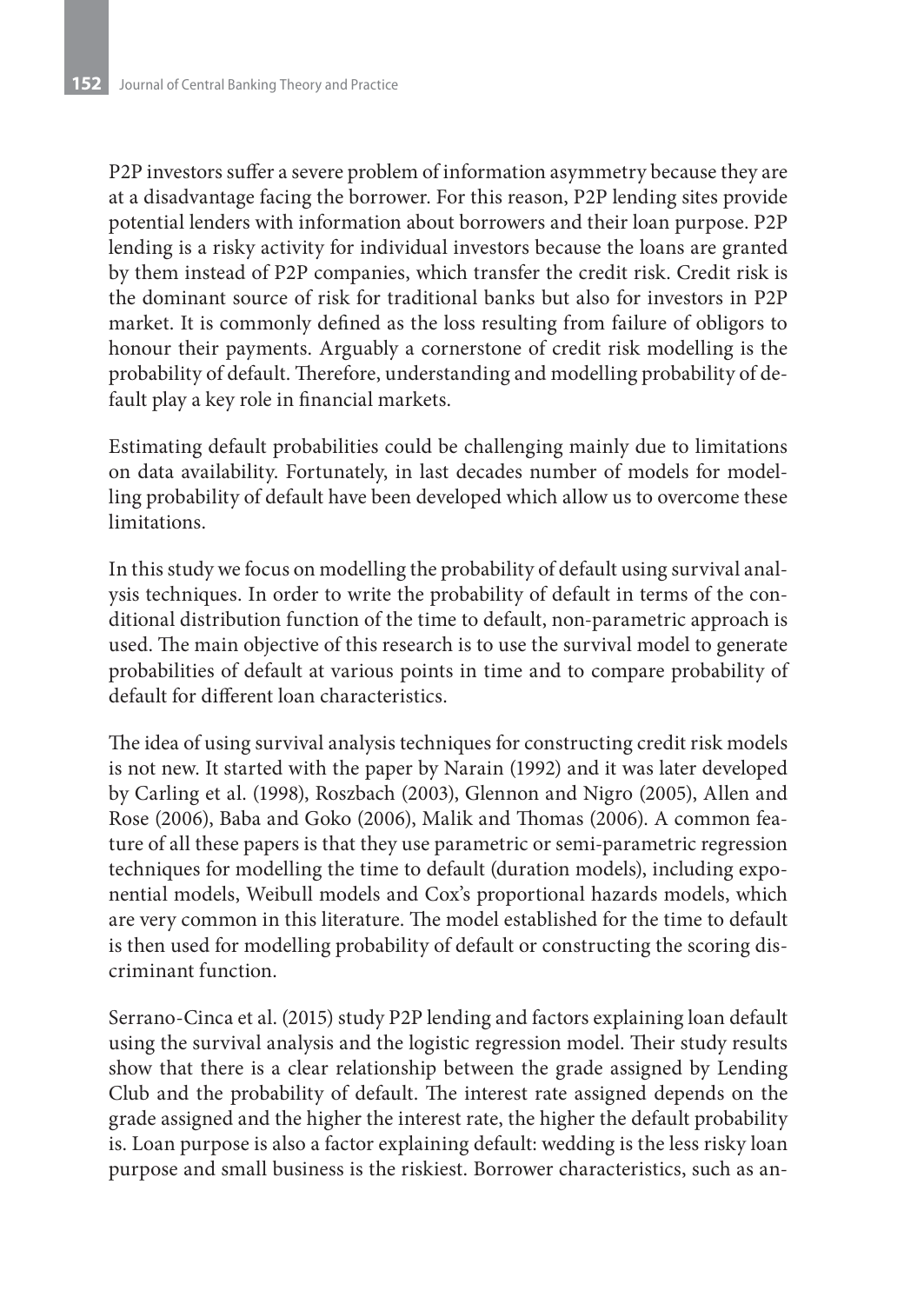nual income, current housing situation, credit history, and borrower indebtedness are relevant variables. No statistically significant differences are found in loan amount or length of employment.

To the best of our knowledge, this is the first study explaining defaults in Lending Club platform, using a database large enough to monitor the credit risk development over years.

Until recently, this was not possible due to data availability on the loan status. Our results show that, changes, in methodology used to connect investors and borrowers, influence level of credit risk and provide more possibilities to investors to distinguish between less and more risky loans. Both analyzed loan characteristics, term length and loan purpose, have a significant relationship with default within the analysed data.

The remainder of the paper is organized as follows. Section 2 presents Lending Club portfolio description and its development over years. Section 3 gives empirical results, followed by conclusions.

# **Portfolio description**

In this article, we analyse complete loan data<sup>1</sup> along with borrower's payments history<sup>2</sup>, issued in the period from 2007 to 2015, from the world's largest online credit marketplace, Lending Club. Since Lending Club allows for delinquency status, as defaulted loans are marked all loans with current status *Default* or *Charged off*.

Total number of approved loans in the analysed period is 887,440 with the payment history of 16.6 million records. The number of loans with defaulted status is 69,165.



**Figure 1: Amount of approved loans per year**

data source: https://www.lendingclub.com/info/download-data.action

<sup>2</sup> data source: http://additionalstatistics.lendingclub.com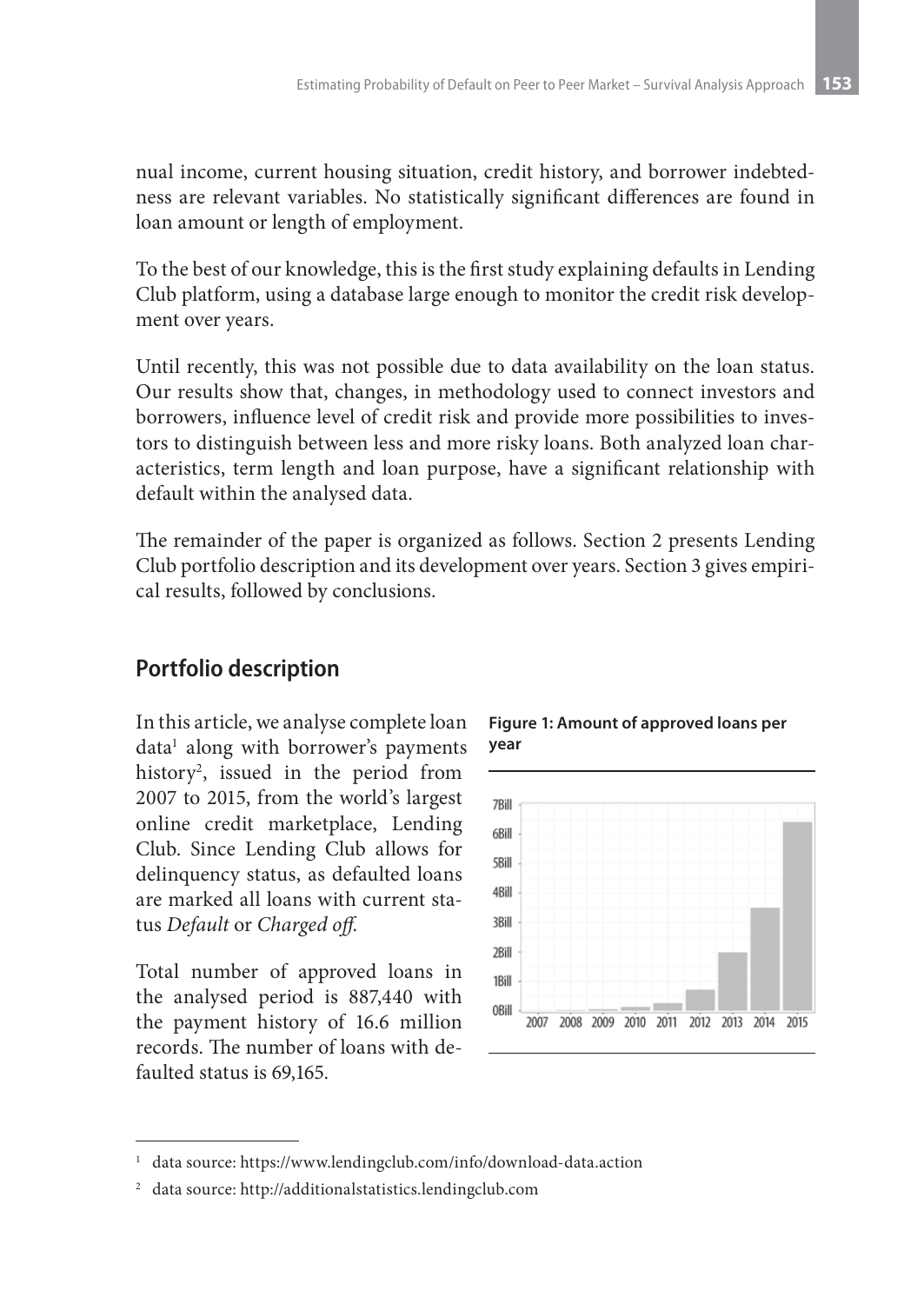Figure 1 presents the amount of issued loan (in billions of dollars) per years.

The increasing trend of loans issued from year to year is easily noticeable, ranging from minimum 4.97 million in 2007 to 6.41 billion in 2015. Approved amount is in range of 500 to 35,000 of dollars and it is stable over the years.

Term length and loan purpose present an important factor in the process of loan approval, thus further analysis will be based on different groups regarding these characteristics. The next figure, Figure 2, presents the histogram of approved amount per different term length and loan purpose groups.



#### **Figure 2: Histogram of approved loans per term length and loan purpose**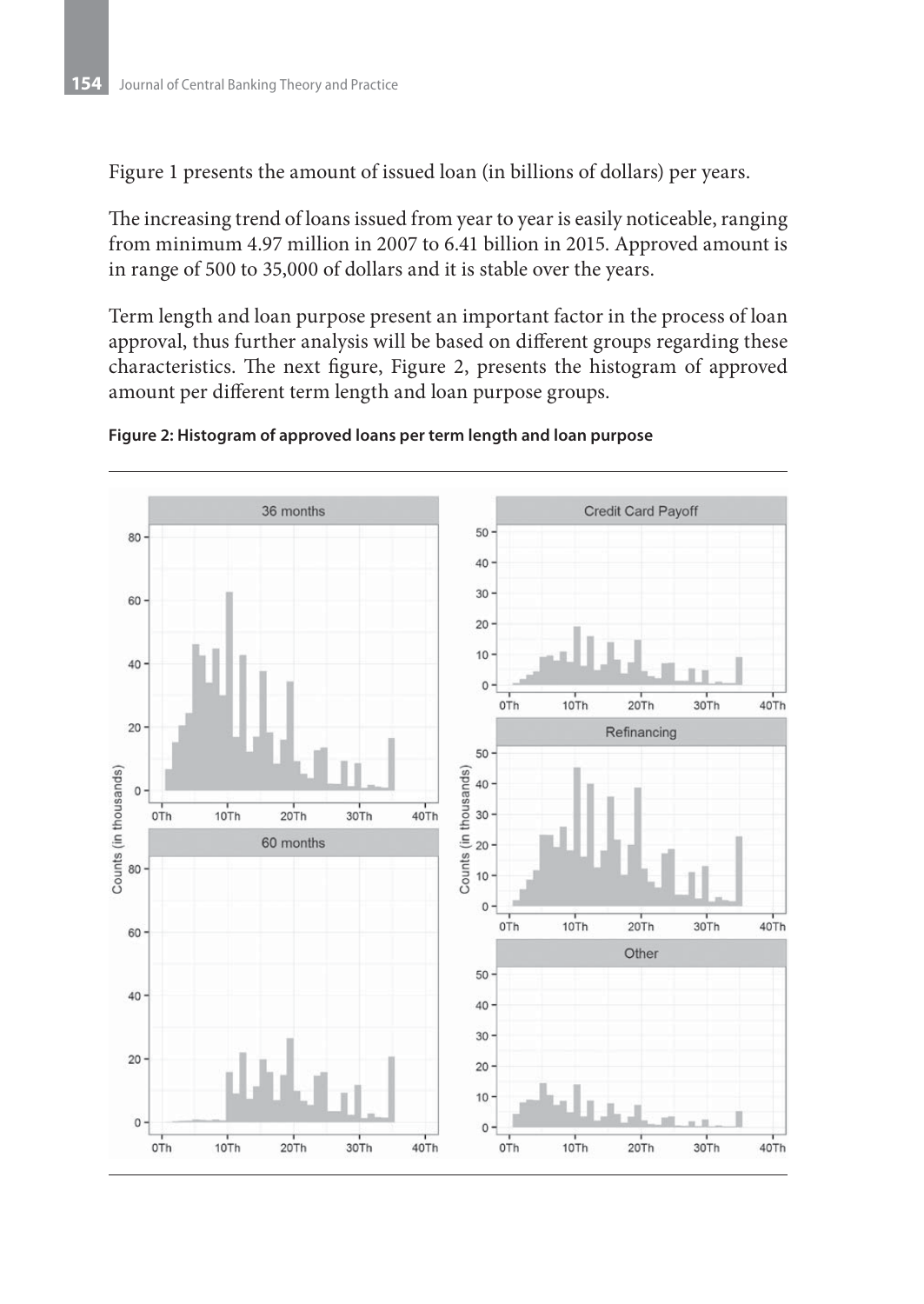Regarding the loan structure, two term lengths are available: 36 and 60 months. Longer term loans started being approved from 2010, with the share of 40.79% in the amount and 30.00% in the number of issued loans. Descriptive statistics registered mean value of issued loans of 12,481 and 20,059 of U.S. dollars for 36 and 60 months terms, respectively. Based on their share in total portfolio, loan purposes can be divided in three categories: 1) credit card pay off, 2) refinancing and 3) other loans. The group "other" contains loans classified as loans for buying cars, small business, and home improvement. The main share in the issued portfolio was of loans used for refinancing, with the share of 61.77% in the amount and 59.07% in the number of issued loans. Credit card payoff loans accounted for 24.15% and 23.23% in the issued amount and the number, respectively, while the share of loans for other purposes was 14.07% and 17.69%. An average issued amount for loan purpose categories range from 15,400 (Refinancing and Credit Card Payoff) to 11,740 (Other) U.S. dollars.

Table 1 and Table 2 (see Appendix) present yearly portfolio development of issued loans based on analyzed characteristics. In the past four years, longer term loans recorded an increasing trend in the share of all issued amounts starting from 29.32% in 2012 to 43.49% in 2015. On the other hand, the share of loans regarding loan purpose was stable over years, keeping the same structure as for the complete analyzed period.

# **Methodology**

Following the vintage framework, cohorts (pools) are formed based on the origination date. Further segmentation is done by term length and loan purpose, separately. In total we have 103 cohorts<sup>3</sup> for each segment – term length and loan purpose. For all the cohorts, probability of default is calculated using the survival analysis approach.

Usually, there are four different ways of presenting probability function in the survival analysis (Buis, 2006). First one is the probability function which gives the probability that an observed subject will survive past time *t*:

$$
S(t) = \Pr(T > t) \tag{1}
$$

Its complementary function, cumulative probability function, gives probability that the observed subject will not survive past time *t*:

<sup>&</sup>lt;sup>3</sup> 103 cohorts based on month of approval, starting from June 2007 until December 2015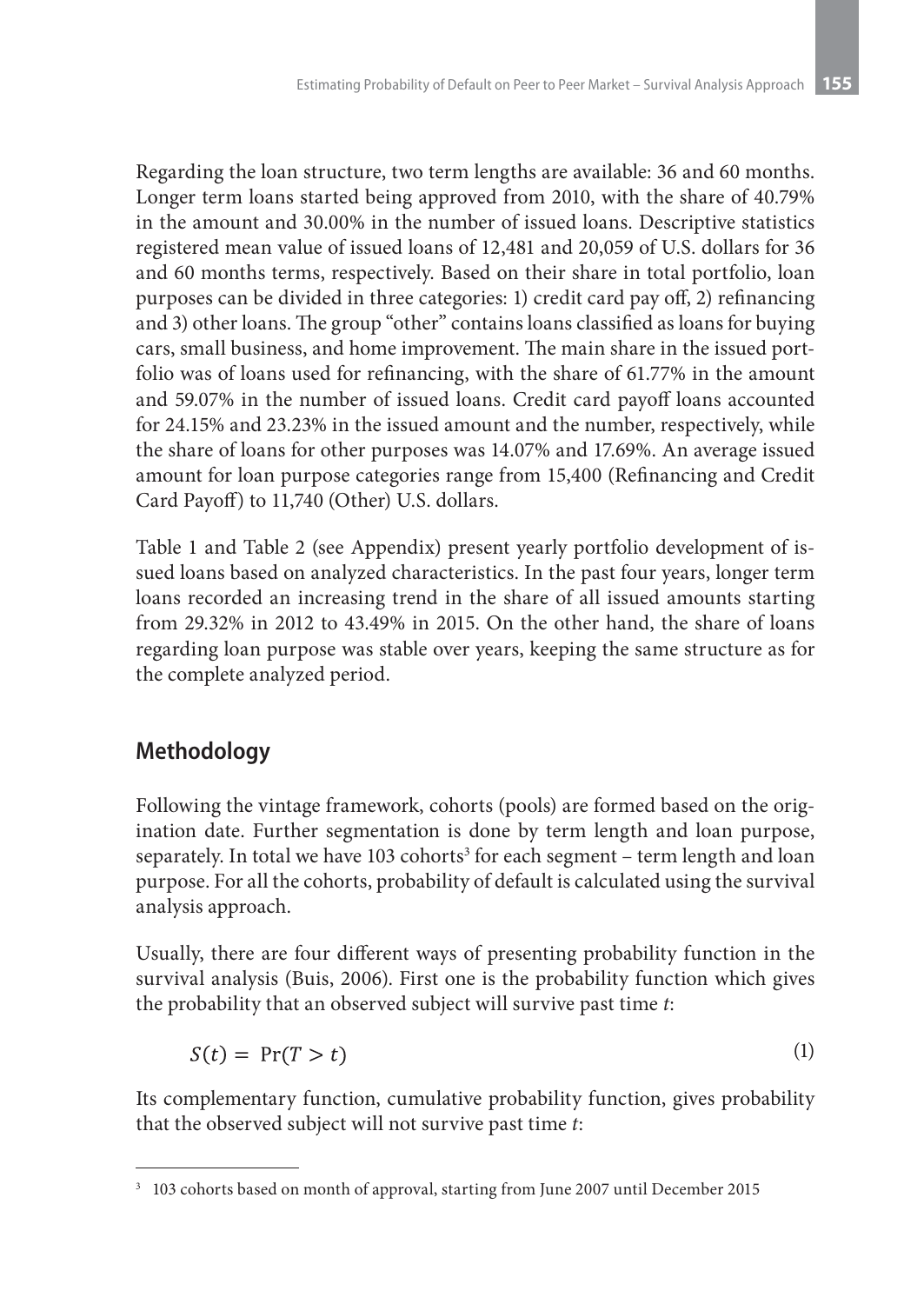$$
F(t) = 1 - S(t) \tag{2}
$$

The third way is the probability density function. This function gives the probability for every point of time that the event will occur at that point of time:

$$
f(t) = \Pr(T = t) \tag{3}
$$

Probability density function does not take into account that event for observed subject occur and the subject is no longer at risk. Hazard function takes care of this omission and presents instantaneous rate of event occurring at time t given the probability that the subject survived until that time:

$$
h(t) = \frac{f(t)}{S(t)}\tag{4}
$$

In this study, cumulative density function is used to present the probability of default for different points of time. Before estimating the probability of default, time of default is defined by using the known variables. For all loans with given time of default in payment history data, exact time is used while for loans with missing default time (887 loans) and no recovery amount, time of default is defined using the following formula:

Time of default = last payment date  $+31$  days (payment due date)  $+121$  days (default point) $4$ 

For loans with missing default time and recovery amount greater than zero (36 loans), time of default is defined as follows:

Time of default =  $[(total payments-recovering)/instant]$ <sup>+</sup>31 + 31 days (payment due date) + 121 days (default point)

An important feature of the survival analysis is that it can deal with censoring and truncation. Censored observation is the subject for whom the event of interest does not occur during the follow-up period. We should distinguish between terms censoring and truncation even though the two events are handled the same way analytically (Stevenson, 2009). A truncation period means that the outcome of interest cannot possibly occur. There are two types of censoring and truncation: 1) right and 2) left. Subject is right/left censored if it known that the event of interest occurs sometime after/before the recorded follow-up period. Subject is left truncated if it enters the population at risk at some stage after the start of

<sup>4</sup> Lending Club P2P platform classifies a loan as defaulted starting from 121 days of delay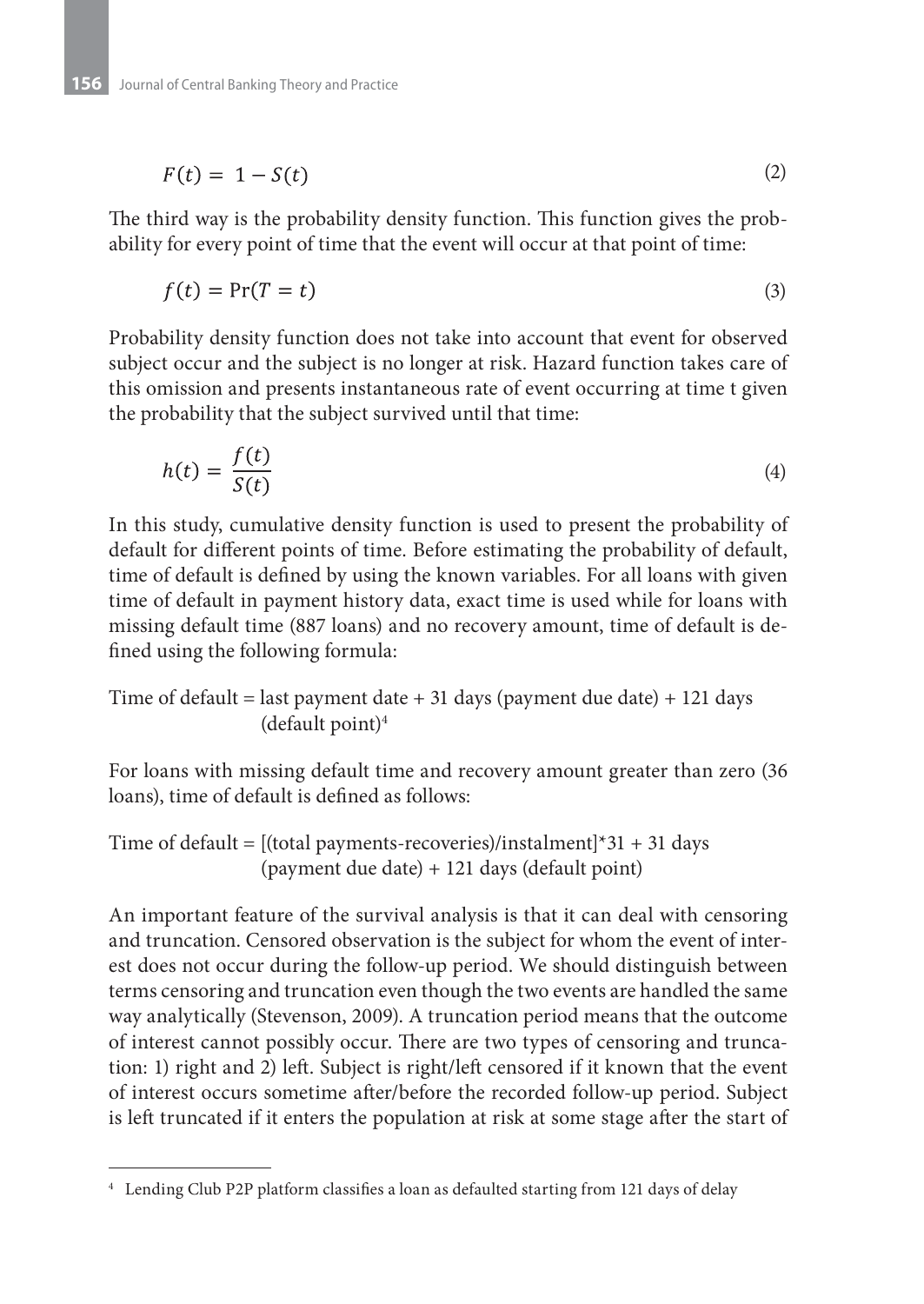the follow-up period while it is right truncated if it leaves population at risk at some stage after the study start. A common type of censoring and truncation in risk environment is right due to prepayments, refinancing, call options, etc. also called exits (Xu, 2016). Analysed loans are characterized by high right censoring/ truncation rates. Censoring/truncation time is presented by last payment dates.

A number of methods are available to model survival time. Methods include non-parametric, parametric and semi-parametric approaches. Estimating the probabilities without making any assumption on its shape is called non-parametric analysis. There are three non-parametric methods for the estimation of survival probability: Kaplan-Meier, Nelson-Aalen, and life table method. In parametric survival analysis all parts (baseline function and influence of covariates) of the model are specified. The most used underlying distributions are gamma, exponential, Weibull, log-normal. Parametric models are usually used in circumstances where prediction is the object of the exercise. Semi-parametric model presents intermediate technique whereby only assumption is made only about the way how covariate influences the risk of survival. Semi-parametric model is also called Cox-regression. In order to estimate probability of default we employed the Kaplan-Meier method (product-limit estimator). It is based on individual survival times and assumes that censoring/truncation is independent of survival times. At any point of time we have two groups: numbers of events occurred  $d(t_i)$  and the population at risk  $r(t_i)$ . Then, survival function is:

$$
\widehat{S_{KM}} = \prod_{t_i < t} \frac{r(t_i) - d(t_i)}{r(t_i)} = \prod_{i=1}^J \widehat{Pr}(T > t_i \mid T \geq t_i)
$$

Following the aim of the paper, comparison of probability of default for different cohorts is performed by using log-rank test. The test compares estimates of hazard function of the groups at each observed event time. It is constructed by computing the observed and expected number of events in one of the groups at each observed event time and then adding these to obtain an overall summary across all-time points where there is an event:

$$
\chi^{2} = \sum_{i=1}^{j} \frac{(O_{i} - E_{i})^{2}}{E_{i}}
$$

This test statistic is approximately distributed as a chi-square random variable with one degree of freedom.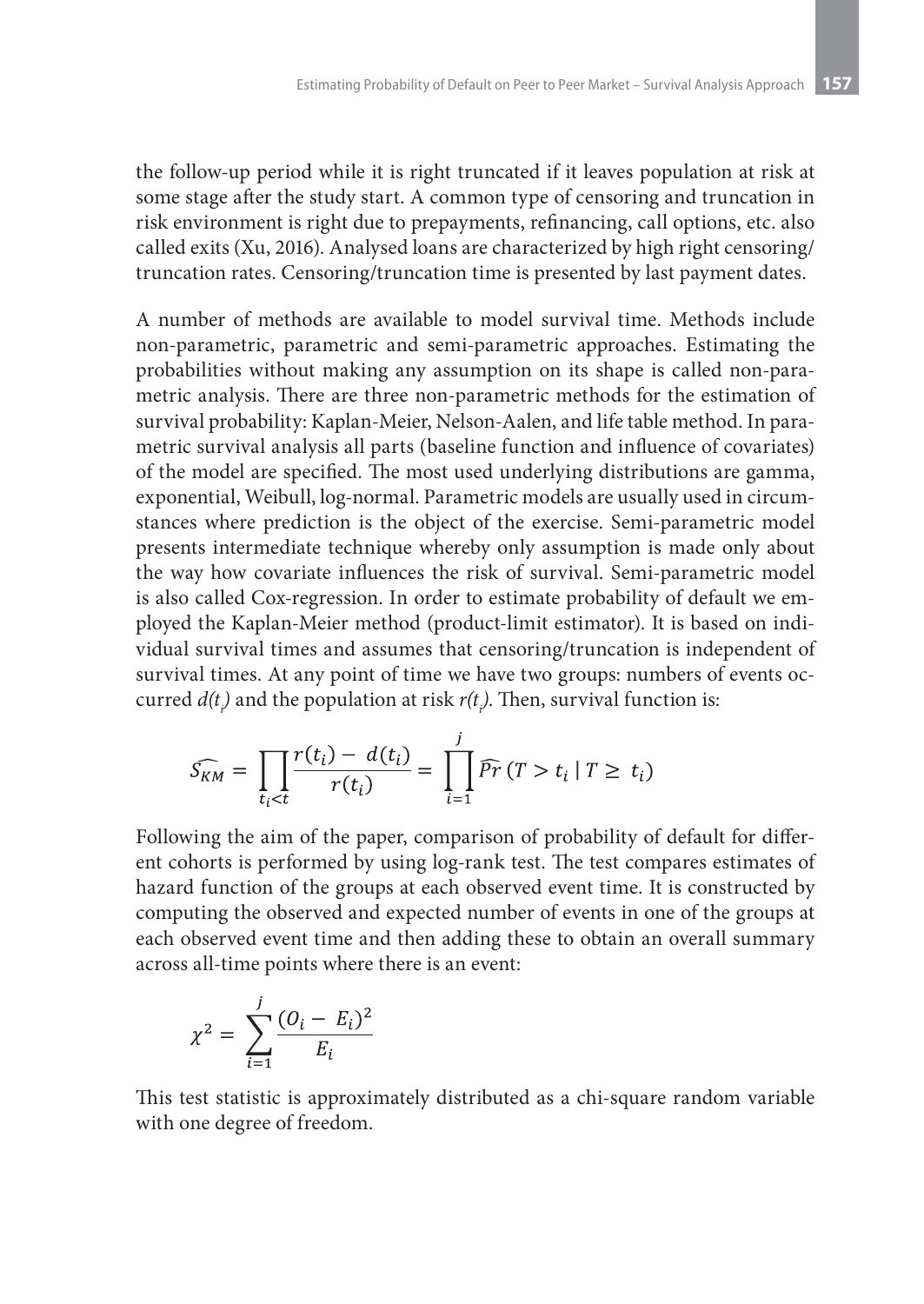The cumulative density function is calculated using obtained survival probabilities. Then, taking the simple mean of all cumulative densities, for each cohort and for *n* periods after origination date, we obtain the so-called probability of default through the cycle (PD TTC). PD TTC is used to compare average probability of default between analysed segments for certain point of time, while log-rank test compares complete survival period.

To compare difference between segment's PD TTC t-test and ANOVA are employed. Two-sample t-test formula is as follows:

$$
t = \frac{\overline{X_1} - \overline{X_2}}{\sqrt{\frac{s_1}{n_1} + \frac{s_2}{n_2}}}
$$

where  $X_i$  and  $X_j$  represent mean return,  $S_i$  and  $S_j$  standard deviation of samples, and  $n_1$  and  $n_2$  are the number of observations in samples.

Total variability of an observed variable can be divided into factorial and residual sum of squares. ANOVA assumes comparison of factorial and residual sum of squares offering a general evaluation of group mean differences. Factorial variance is given by:

$$
V_f = \frac{\sum_{i=1}^r n_i (\overline{X}_i - \overline{\overline{X}})^2}{r-1}
$$

where *V<sub>f</sub>* stands for factorial variance,  $n_i$  number of observation in *i*-th group,  $\overline{X}$ , is mean return in *i*-th group,  $\overline{\overline{X}}$  overall mean return, and r number of groups, while

$$
V_r = \frac{\sum_{i=1}^{r} \sum_{j=1}^{n} (X_{ij} - \overline{X}_i)^2}{\sum_{i=1}^{r} n - r}
$$

where  $V_{_r}$  residual variance,  $X_{_{ij}}$  present *j*-th value of returns in *i*-th group, and mean return in *i*-th group and *n* is number observations in each groups. Ratio of those two variances follow F-distribution with *r - 1* i *n\*r - r* degrees of freedom:

$$
F = \frac{V_f}{V_r}
$$

If ANOVA shows statistically significant results, then we use Tukey's honest significant difference (Tukey's HSD) test for comparing group means. According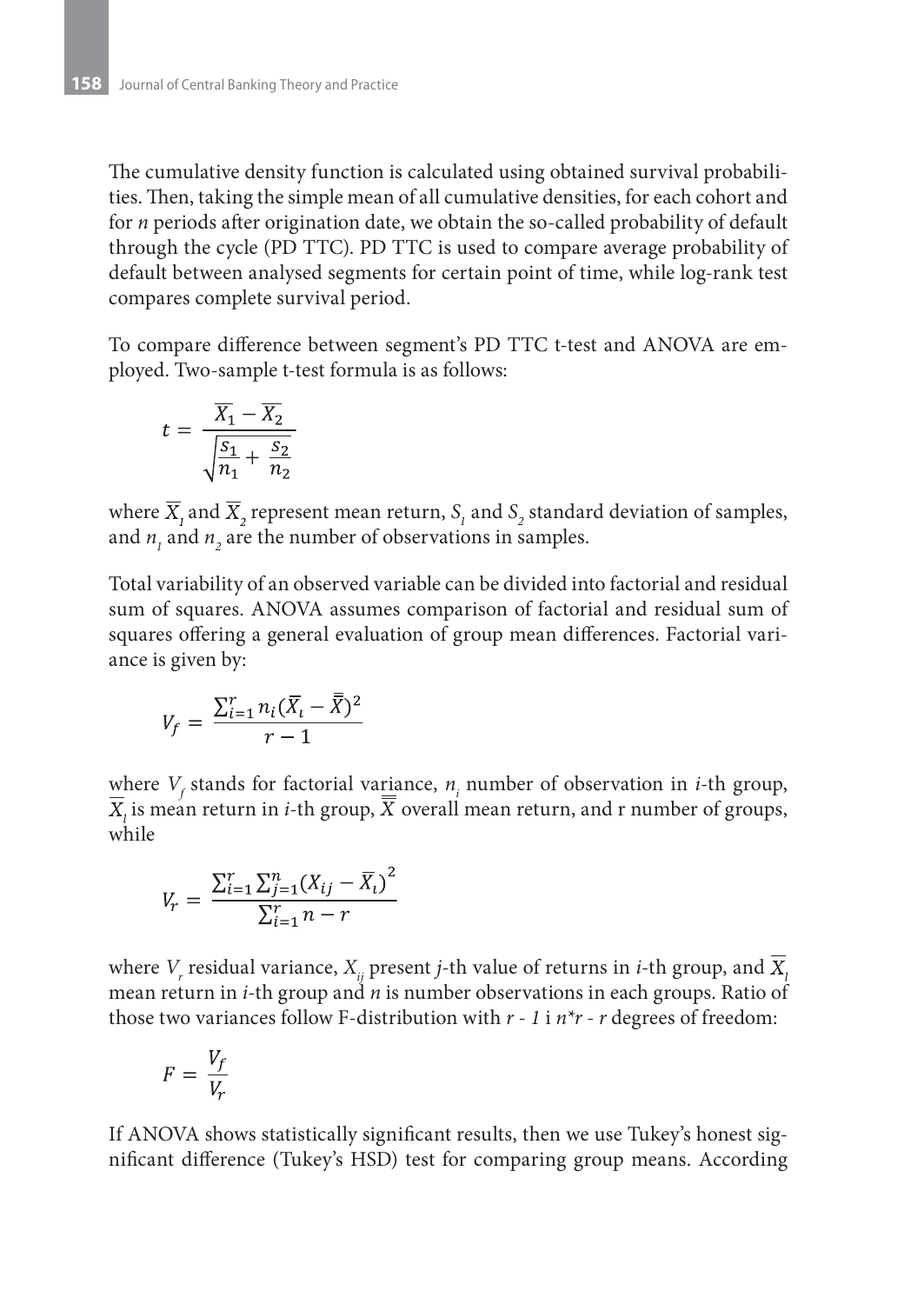to the Mason et al. (2003), two averages  $\overline{y}_i$  and  $\overline{y}_j$  based on  $n_i$  and  $n_j$  observations respectively, are significantly different if

$$
\left|\overline{y}_i - \overline{y}_j\right| > TSD,
$$

where

$$
TSD = q(\alpha; k, v) \left( MS_E \frac{n_i^{-1} + n_j^{-1}}{2} \right)^{1/2}
$$

in which  $q(\alpha; k, v)$  is the studentized range statistic, k is the number of averages being compared, *MSE* is the mean squared error from an ANOVA fit for the data based on *ν* degrees of freedom, and *α* is the experiment-wise error rate.

### **Empirical results**

Based on PD TTC for 24 months after the origination date, we find statistically significant difference between loans of different term length, as well as for different loan purposes.

The figure 3 presents 95% interval of PD TTC for both term lengths for 24 months after the origination date.

With the widening of the analysing period, the difference between probabilities of default of two term lengths becomes more evident. Starting from the ninth month following the origination date the difference becomes statistically significant, leading to the conclusion that 60-month term loans are more risky than 30-month loans if measured by PD TTC. Twelve-month probability of default for 30-month loans is 5.58%, with 95%



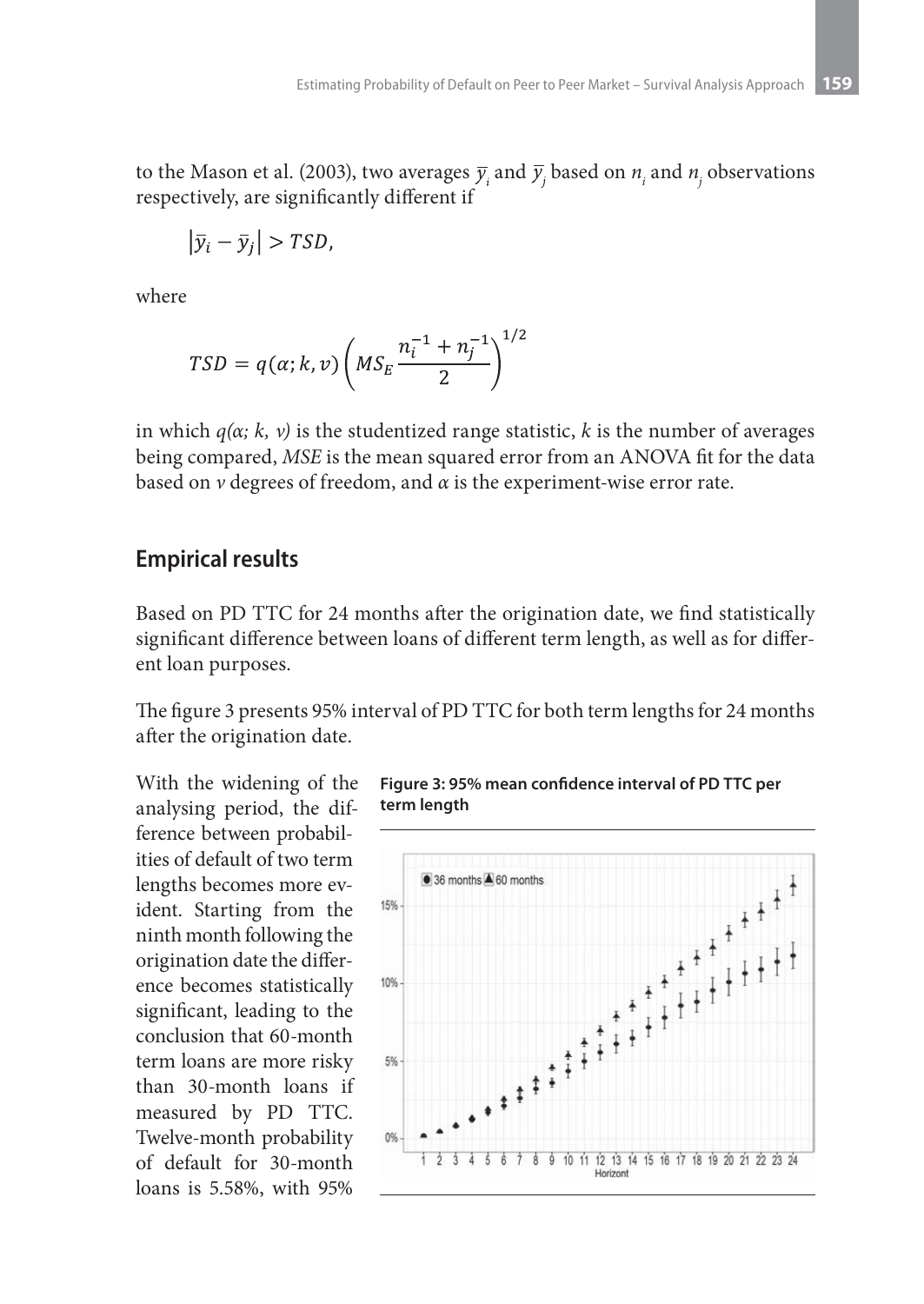confidence interval of the mean of 5.09% - 6.06%. The same probability of default for 60-month term loans is 6.98% with 95% confidence interval of the mean of 6.69% - 7.27%. Mean difference of 12-month PD TTC for two term lengths, test-



#### **Figure 4: p-value of log-log rank test for each cohort for different term length**

**Figure 5: 95% mean confidence interval of PD TTC per loan purpose**



ed by two sample t-tests, is statistically significant with p-value of 2.814e-06. In order to compare survival probabilities for each cohort log-rank test is employed. Figure 4 presents p-value of log-rank test for each cohort.

Longer term loans started to issue from 2010, therefore data for previous cohorts are missing. Only few initial cohorts (2010-2011) show statistically nonsignificant difference in survival probabilities. Starting from 2011, we find statistically significant difference of total survival probability between these two term lengths for almost each cohort, except for loans approved in January 2015.

With regard to loan purpose, same conclusions can be drawn. Twelve months probability of default for refinancing is 6.07% (95% confidence interval 5.54%-6.59%), for credit card payoff it is 4.33% (95% confidence interval 3.89%-4.77%), while for other purposes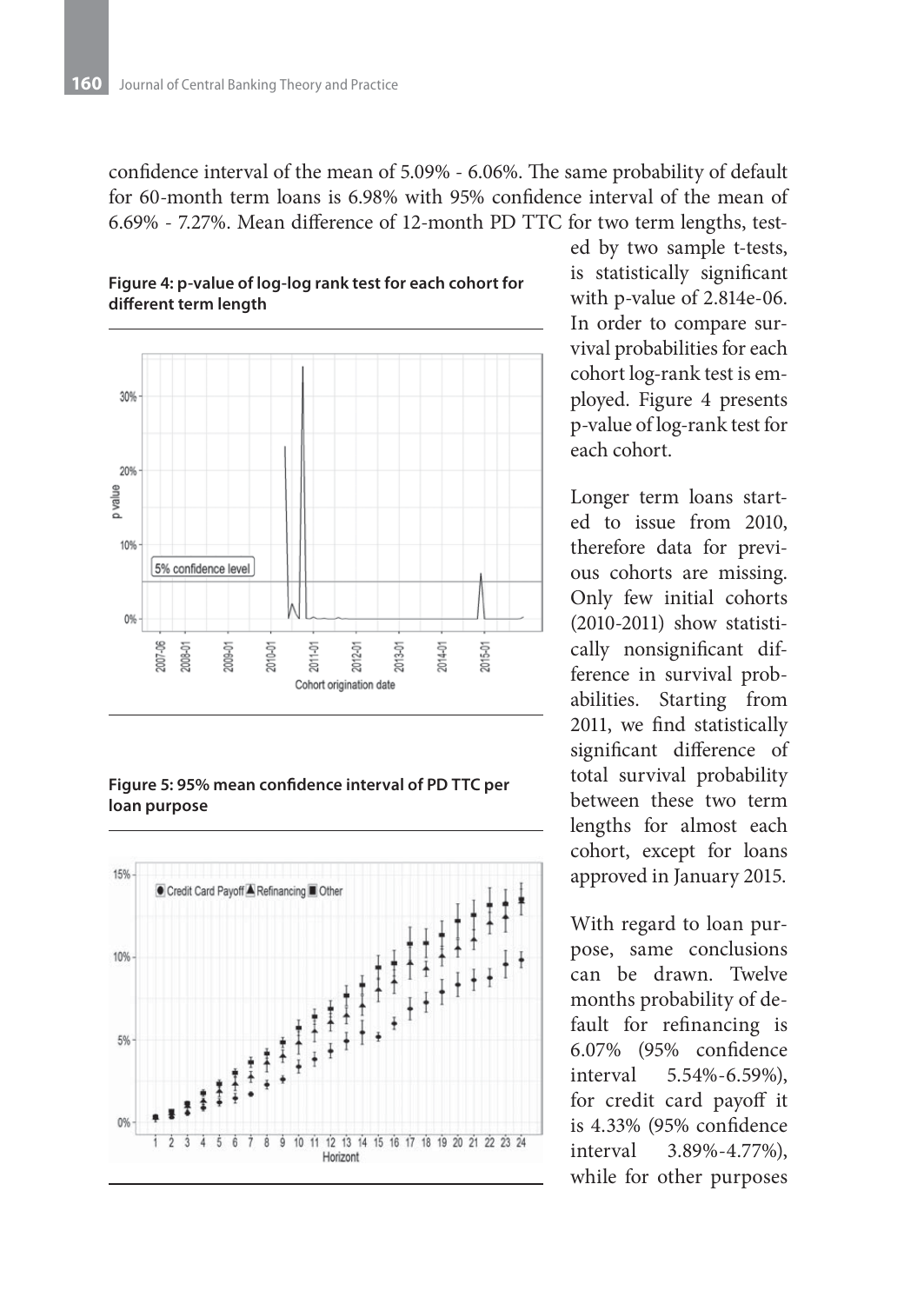it is 6.88% (95% confidence interval 6.38%-7.38%). Figure 5 presents 95% confidence interval for PD TTC 24 months after the origination date.

ANOVA test confirmed visual findings that there is at least one pair of mean differences statistically significant from zero with p-value of 3.21e-10, while Tukey's HSD test revealed there is statistically significant difference between credit card payoff PD TTC and two other PD TTC at 5% level of significance.

Other-Refinancing 0.81% -0.01% 1.63% 5.22891%

Table 3 presents results of Tukey's HSD test.

| Pair                           | Mean<br>difference | Lower<br>limit | Upper<br>limit | p-adj                |  |
|--------------------------------|--------------------|----------------|----------------|----------------------|--|
| Refinancing-Credit Card Payoff | 173%               | 0.86%          |                | 2.61% 0.00143%***    |  |
| Other-Credit Card Payoff       | 255%               | 67%            |                | $3.42\%$ 0.00000%*** |  |

#### **Table 3: Results of Tukey's HSD test for all pairs of loan purposes**

Signif. codes: 0'\*\*\*' 0.1 ' ' 1

Even if the share of credit card payoff in total issued amount is significantly lower than the financing share, loans approved for this purpose are less risky. Formally, the difference between PD TTC for different loan purpose is confirmed with log-rank test on cohort level. Figure 6 presents results of logrank test for each cohort and per loan purpose.

Unlike term length, logrank tests for loan purpose show statistically sig-

#### **Figure 6: p-value of log-log rank test for each cohort for different loan purpose**



nificant difference in recent years, starting from middle of 2012. These variations of log-rank test results over the years are closely related to P2P market growth and with Lending Club platform changes. Namely, the increasing number of P2P borrowers and investors caused changes in Lending Club approval process in order to decrease investor's risk tightening credit policy.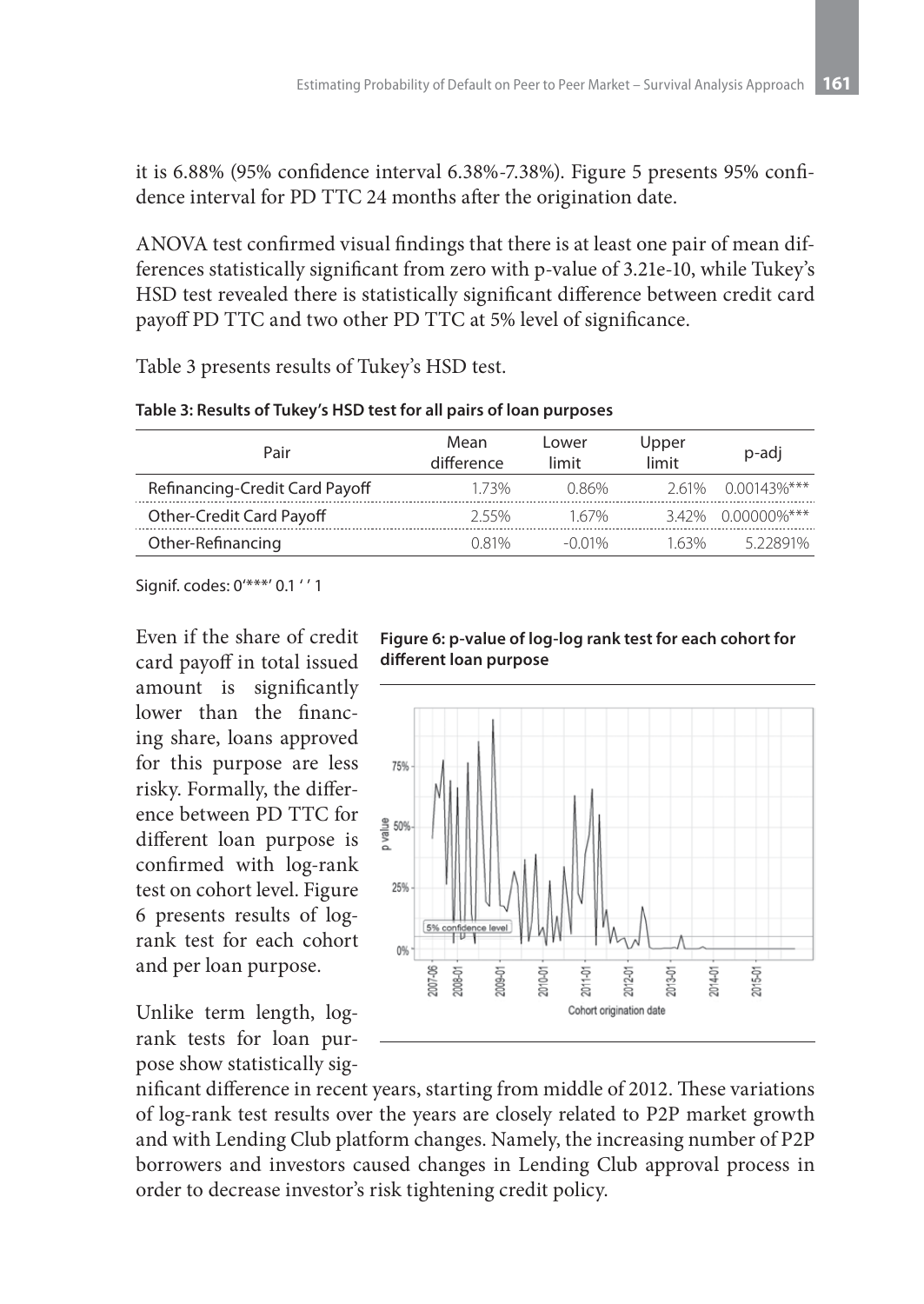## **Conclusion**

The aim of this paper was to analyse the probability of default, as a cornerstone of credit risk, at the P2P market and to compare loan characteristics from the point of view of investor's risk using the survival analysis in the vintage model framework. P2P platforms change their loans approval methodology and collection, constantly, which have an impact of investor's risk. Increasing trend of the number of participants in the market demands a closer and detailed attention to investment decisions. Based on the number of rejected application, it is obvious that interest in P2P lending exists and a further growth can be expected. However, growing velocity in the following years deserves a closer look. On one side, a vast majority of people are not willing to lend money in an unsecured and uninsured manner in long term without having pronounced opportunities to liquidate their investments. One other side, the appearance of institutional investors as substitutes for private lenders can facilitates growth perspectives even above the previous rates. From the borrowers' perspective, it is less important who provides them with loans. Nevertheless, it is open to debate whether it will ever become as important as the traditional financial system.

Having all this in mind, monitoring and controlling investor's risk is of high importance. Analysis of determinants of default can significantly help investors to identify good and bad loans and diversify their portfolios as much as possible to avoid adverse selection. Here, the probability of default for two loan characteristics: 1) term length and 2) loan purpose, were analysed using all available data from Lending Club P2P platform (loan data and payment history). Firstly, the study shows that there is a clear evidence of relationship between probability of default and analysed loan characteristics. Longer term loans are more risky than shorter term ones, and the least risky loans, regarding the loan purpose, are those for credit card payoff. Secondly, the study reveals evidence that this relationship becomes more evident with P2P market development. For recently issued loans (from 2012 till 2015) difference in the probability of default between analysed segments becomes more evident and that is formally confirmed with log-rank test for all cohorts.

Our results are similar to those found in the P2P lending market where determinants of default are documented: Serrano-Cinca's et al. (2015), Golubnicijs's (2012) first stage of the research, Duarte et al. (2012) although we use longer analysed period and the vintage model framework that provide possibility to make conclusion about timely change of credit risk at the P2P lending market.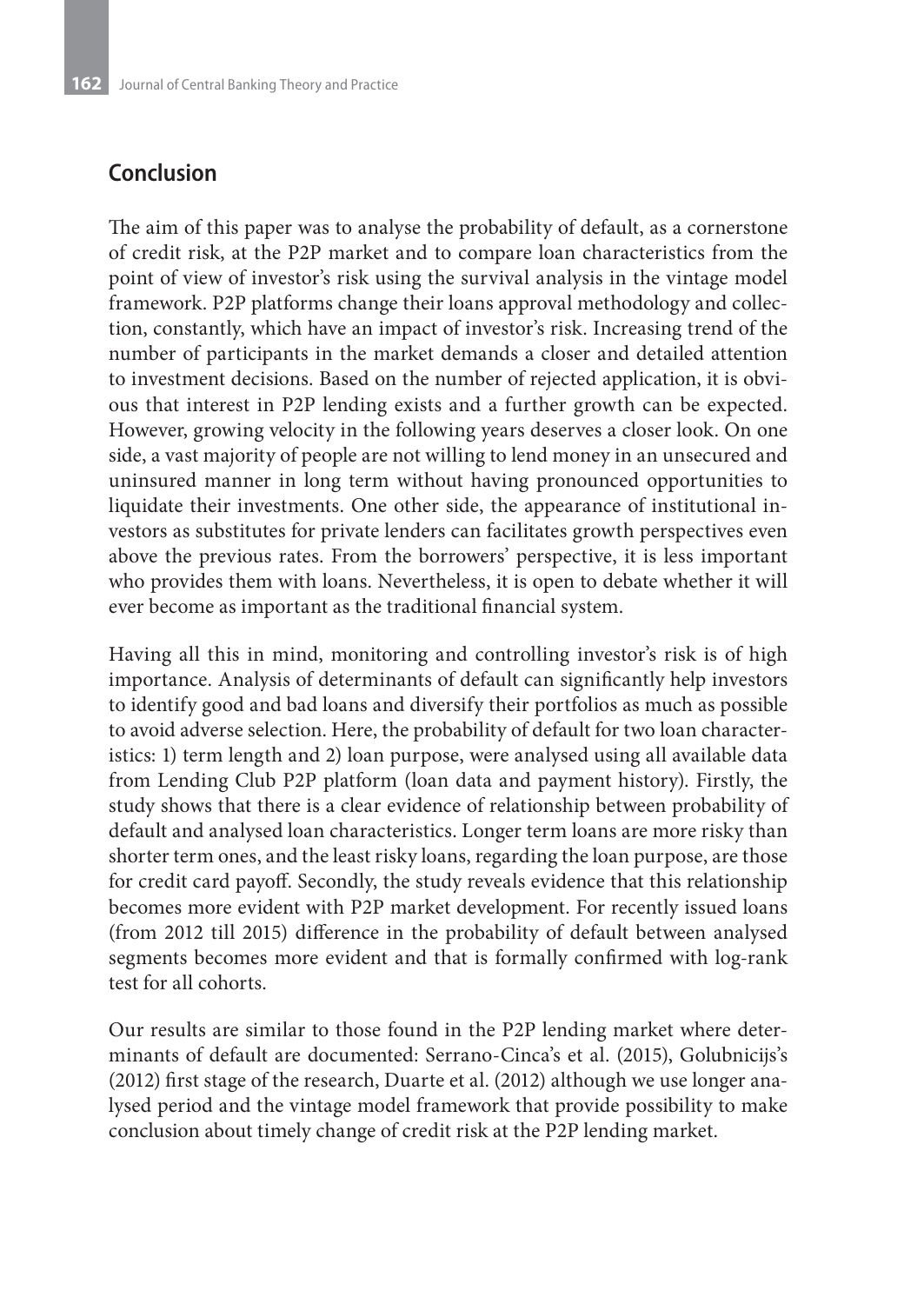To the best to our knowledge, this is the first study analysing defaults at the P2P lending market using the survival approach within vintage framework. Findings of this paper encourage further research in the field of credit risk on P2P lending and the examination of other loan`s and available borrower's characteristics as possible determinants of default.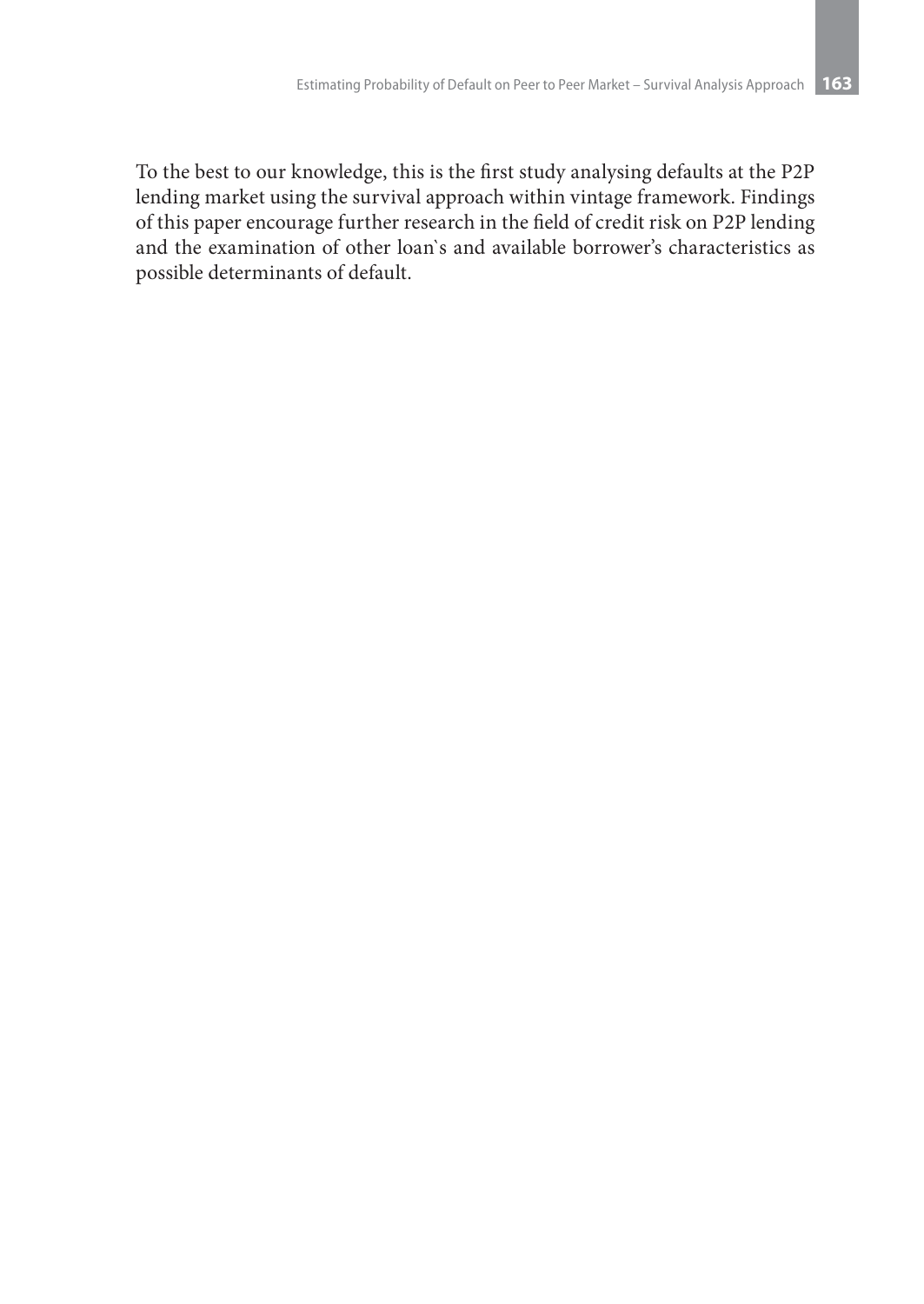# **References**

- 1. Allen, L. N. and Rose, L. C. (2006). Financial survival analysis of defaulted debtors, Journal of Operational Research Society, 57, 630-636.
- 2. Atz, U., Bholat, D., (2016) Peer-to-peer lending and financial innovation in the United Kingdom, Bank of England, Staff Working Paper No. 598.
- 3. Baba, N. and Goko, H. (2006). Survival analysis of hedge funds, Bank of Japan,Working Papers Series No. 06
- 4. Buis, M. L. (2006) An introduction to Survival Analysis, Working paper, Retrieved from http://maartenbuis.nl/wp/survival.pdf
- 5. Carling, K., Jacobson, T. and Roszbach, K. (1998). Duration of consumer loans and bank lending policy: dormancy versus default risk, Working Paper Series in Economics and Finance No. 280, Stockholm School of Economics.
- 6. Chen, D., Han, C., (2012) A Comparative Study of online P2P Lending in the USA and China, Journal of Internet Banking and Commerce,. 17, 1-15
- 7. De Roure, C., Pelizzon, L., Tasca, P. (2016) How does P2P lending fit into the consumer credit market?, Discussion Paper Deutsche Bundesbank, 30, Retrieved from https://www.bundesbank.de/Redaktion/EN/Downloads/ Publications/Discussion\_Paper\_1/2016/2016\_08\_12\_dkp\_30.pdf?\_\_ blob=publicationFile
- 8. Duarte J., Siegel S., Young L. (2012) Trust and Credit: The Role of Appearance in Peer-to-peer Lending, Oxford University Press on behalf of The Society for Financial Studies, doi:10.1093/rfs/hhs071
- 9. Glennon, D. and Nigro, P. (2005). Measuring the default risk of small business loans: a survival analysis approach, Journal of Money, Credit, and Banking, 37, 923-947.
- 10. Golubnicijs, D., (2012) Is Your Peer a Lemon? Relative Assessment of Risk Remuneration on the P2P Lending Market, (Master's thesis). Retrieved from http://arc.hhs.se/download.aspx?MediumId=1529
- 11. Käfer, B. (2016) Peer to Peer Lending A (Financial Stability) Risk Perspective, Joint Discussion Paper Series in Economics by the Universities of Aachen · Gießen · Göttingen Kassel · Marburg · Siegen, Retrieved from http://www.uni-marburg.de/fb02/makro/forschung/magkspapers.
- 12. Malik, M. and Thomas L. (2006). Modelling credit risk of portfolio of consumer loans, University of Southampton, School of Management Working Paper Series No. CORMSIS-07-12.
- 13. Mason, R., Gunst, F.R. and Hess, J.L. Statistical Design and Analysis of Experiments with Application to Engineering and Science, Wiley-Interscience, 2003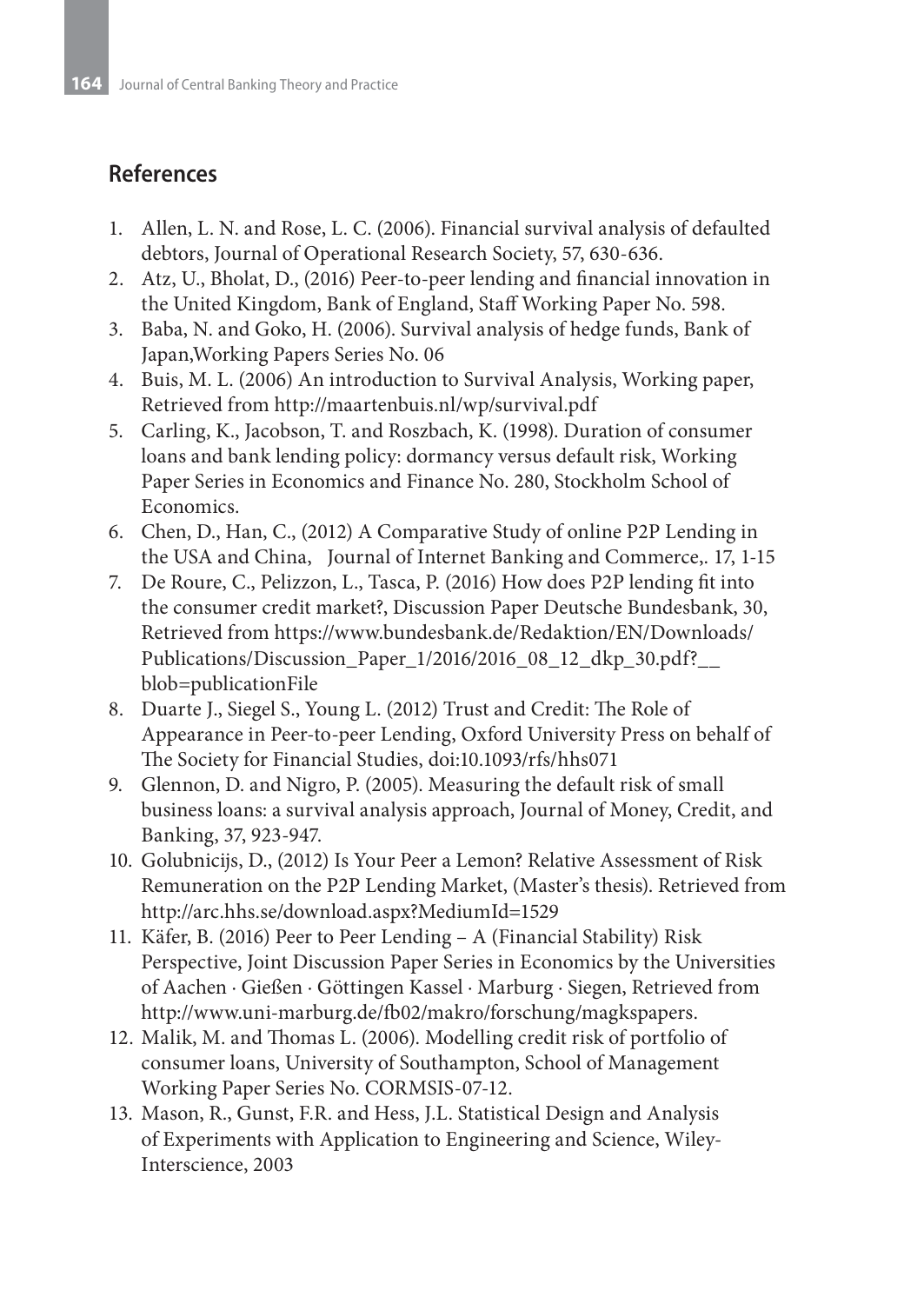- 14. Milne, A., Parboteeah, P (2016) The Business Models and Economics of Peer-to-Peer Lending, European Credit Research Institute (ECRI), Research Report No 17
- 15. Narain, B. (1992): Survival Analysis and the Credit Granting Decision. In: Thomas, L. C. – Crook, J. N. – Edelman, D. B. (eds): Credit Scoring and Credit Control. Oxford, Oxford University Press, 1992, 109-122.
- 16. Roszbach, K. (2003). Bank lending policy, credit scoring and the survival of loans, Sverriges Riksbank Working Paper Series No. 154
- 17. Serrano-Cinca C, Gutiérrez-Nieto B, López- Palacios L (2015) Determinants of Default in P2P Lending. PLoS ONE 10(10): e0139427. doi:10.1371/journal. pone.0139427
- 18. Stevenson, M. (2009) An Introduction to Survival Analysis, Retrieved from http://www.massey.ac.nz/massey/fms/Colleges/College%20of%20Sciences/ Epicenter/docs/ASVCS/Stevenson\_survival\_analysis\_195\_721.pdf
- 19. Xu, X. (2016) Estimating Lifetime Expected Credit Losses Under IFRS 9, Retrieved from http://papers.ssrn.com/sol3/papers.cfm?abstract\_id=2758513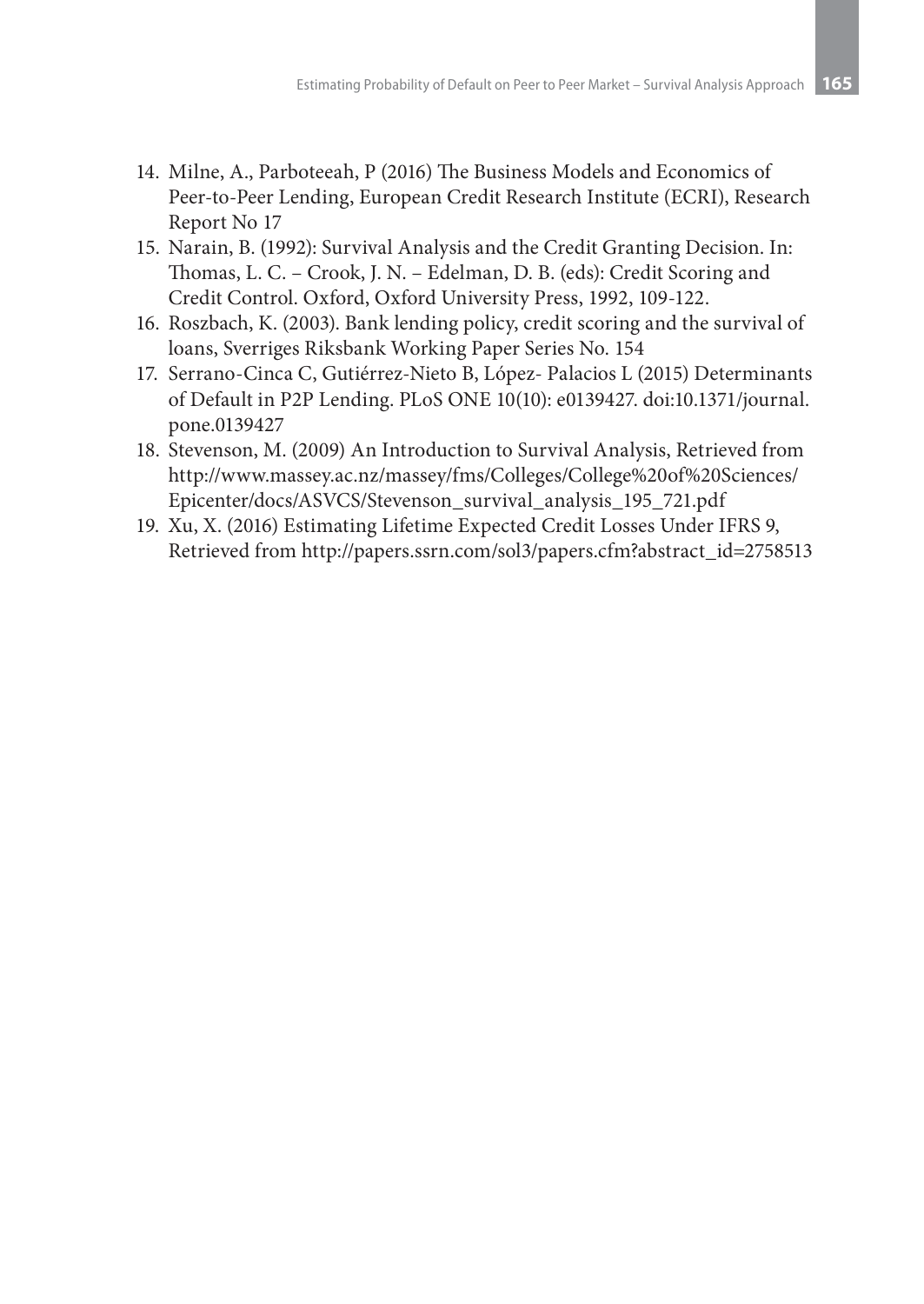# **APPENDIX**

| Year of<br>approval | Term      | Mean          | Min   | Max    | <b>SD</b> | Share in<br>amount |
|---------------------|-----------|---------------|-------|--------|-----------|--------------------|
| 2007                | 36 months | 4,977,475     | 500   | 25,000 | 6,160     | 100.00%            |
| 2008                | 36 months | 21,119,250    | 500   | 25,000 | 5,740     | 100.00%            |
| 2009                | 36 months | 51,928,250    | 1,000 | 25,000 | 5,995     | 100.00%            |
| 2010                | 36 months | 89,740,900    | 1,000 | 25,000 | 6,363     | 67.99%             |
| 2010                | 60 months | 42,251,650    | 1,000 | 25,000 | 6,826     | 32.01%             |
| 2011                | 36 months | 132,847,450   | 1,000 | 35,000 | 6,477     | 50.77%             |
| 2011                | 60 months | 128,836,375   | 1,000 | 35,000 | 8,729     | 49.23%             |
| 2012                | 36 months | 507,799,125   | 1,000 | 35,000 | 7,081     | 70.68%             |
| 2012                | 60 months | 210,611,900   | 1,000 | 35,000 | 7,574     | 29.32%             |
| 2013                | 36 months | 1,272,091,475 | 1,000 | 35,000 | 7,356     | 64.16%             |
| 2013                | 60 months | 710,673,800   | 1,000 | 35,000 | 7,176     | 35.84%             |
| 2014                | 36 months | 2,046,040,750 | 1,000 | 35,000 | 7,843     | 58.39%             |
| 2014                | 60 months | 1,457,799,425 | 1.000 | 35,000 | 7.438     | 41.61%             |
| 2015                | 36 months | 3,626,461,100 | 1,000 | 35,000 | 8,061     | 56.51%             |
| 2015                | 60 months | 2,791,147,075 | 8,000 | 35,000 | 7.333     | 43.49%             |

### **Table 1: Share of term length in total portfolio of approved loans per year**